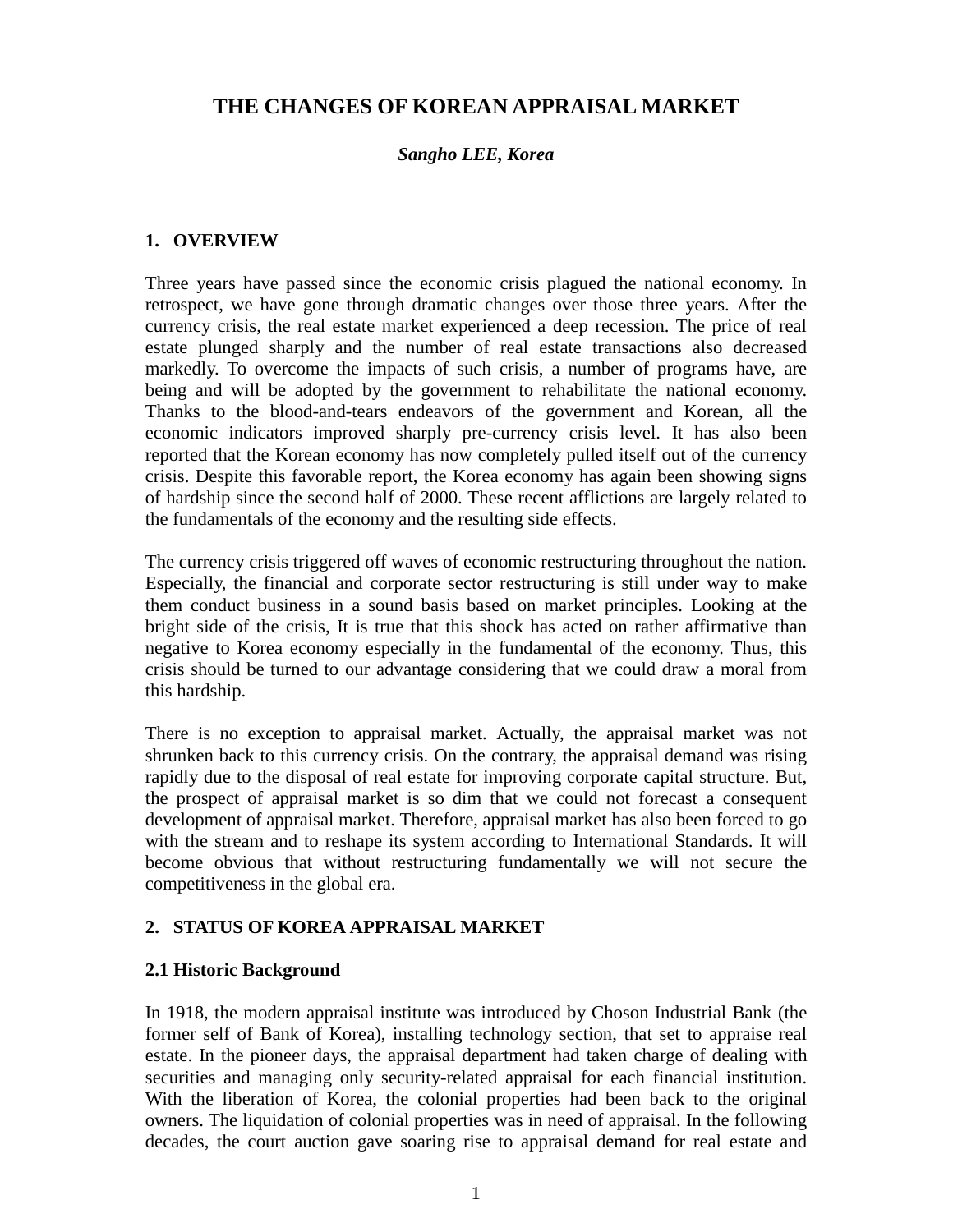showed a standard procedure. Since the early of 1960's, Korea has a remarkable record of high and sustained economic growth. It sparked a number of appraisal demands as collateral for banks.

To meet and integrate such an explosive appraisal demand, the government established Korea Appraisal Board (KAB) in 1969. KAB was the first independent public institution assumed full charge of appraisal.

Thereafter, the government has produced government certified appraisers. Prior to 1989, Korea had two different appraisers. One was so called 'land appraiser' who took charge of appraisal relating to practical use of national land. The other was so called 'certified appraiser'. Both played a similar role as appraiser. It resulted in an unnecessary investment and squandering of the human resources. The academic world and interested parties had consistently tried to unite two systems. As a result of many years' endeavor, at last, the Act on Land Evaluation and Price Notification (hereafter "Act") was enacted in 1989 and finally both appraisers were unified as 'certified appraiser'. As a result, the current appraisal system is formulated and systematized by integration.

# **2.2 The Configuration of Appraisal Business**

At the present time, the January 2001, Korea Appraisal Board (KAB), 27 private corporations (general partnership), 1 joint office, and 208 individual offices were authorized to carry on the business. 166 certified appraisers were affiliated with KAB and about 1,160 certified appraisers belonged to 27 private corporations. Considering the total number of certified appraisers  $(1,568$  members), it shows that KAB & 27 private corporations have approximately more than 84% out of the certified appraisers. The two bodies become a main axis leading the appraisal market in the respects of numbers and works.

KAB was originally established as a government-invested company in the form of a joint-stock corporation. Since the establishment, It has tried to expand its businesses to take-off for self-supporting development without aids of government. But, KAB is gradually losing its strong points as a public enterprise in the appraisal market because of recent government's deregulation policy.

As for 27 private corporations, they have problems in themselves resulting from the personal combination structure that requires a unanimous consent to the decision making. They attend to business in the capacity of private person.

## **2.3 Scale of the Appraisal Market**

The scale of appraisal market tends to be enlarging every year. The total scale in 1998 exceeded more than 3 times as much as 290 billion won compared to 90 billion won in 1991.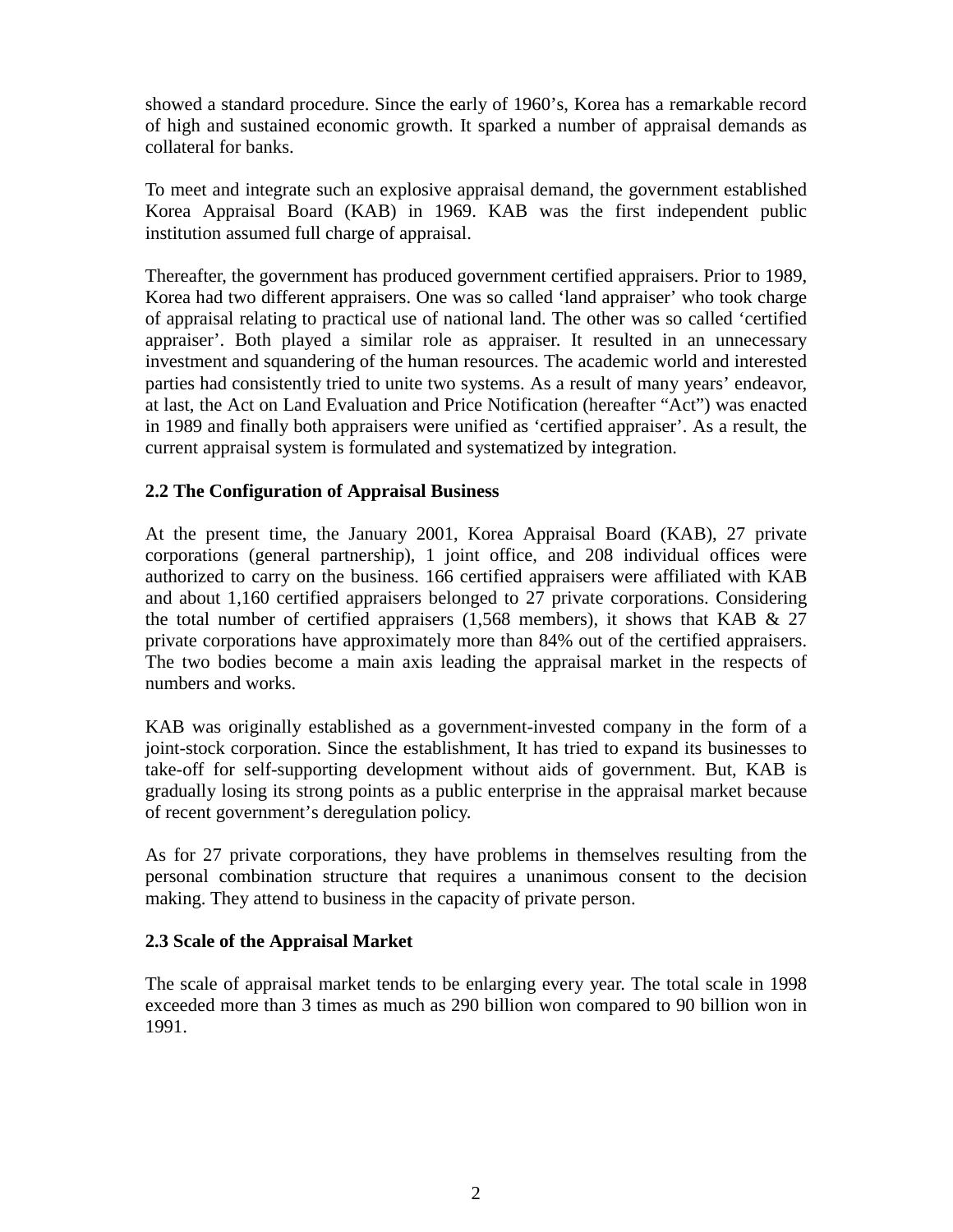| <b>Classification</b>               | 1991 | 1992  | 1993 | 1994  | 1995 | 1996  | 1997  | 1998  | 1999 |
|-------------------------------------|------|-------|------|-------|------|-------|-------|-------|------|
| <b>Notified Land Price Survey</b>   | 12.0 | 13.9  | 13.8 | 13.7  | 23.5 | 27.8  | 46.5  | 50.3  | 50.1 |
| <b>Public Compensation</b>          | 15.9 | 19.1  | 18.9 | 21.2  | 24.1 | 34.4  | 39.8  | 27.9  | 27.0 |
| <b>National &amp; Public assets</b> | 4.1  | 5.3   | 3.5  | 4.1   | 5.0  | 7.3   | 7.8   | 6.7   | 8.4  |
| <b>Reappraisal</b>                  | 2.9  | 2.2   | 4.5  | 1.1   | 4.3  | 5.0   | 3.1   | 63.7  | 32.4 |
| Collateral for a loan               | 36.3 | 40.8  | 42.0 | 43.7  | 45.3 | 56.2  | 62.4  | 57.1  | 58.2 |
| <b>Court Auction</b>                | 4.0  | 8.6   | 10.7 | 14.4  | 18.5 | 20.8  | 26.7  | 56.9  | 49.7 |
| <b>Appraisal of building lots</b>   | 1.5  | 4.1   | 6.0  | 7.7   | 8.4  | 9.8   | 10.3  | 2.6   | 1.8  |
| <b>General transaction etc.</b>     | 15.1 | 12.8  | 14.7 | 16.2  | 16.0 | 20.2  | 25.8  | 26.0  | 27.6 |
| <b>Total</b>                        | 91.8 | 106.8 | 1141 | 122.1 | 1451 | 181.5 | 222.4 | 291.2 |      |

#### **The growth of appraisal market by years** (unit: billion won)

On the whole, the appraisal market is composed of the public and the private. Appraisals are carried out for the public enterprises including surveying the standard land price, the fluctuation rate of land price quarterly, and compensation for land expropriation etc. The private market falls under the appraisals for the request of financial institutions including the collateral  $\&$  general transaction.

Institutionally, the public sector is a pivot of appraisal industry in Korea. But, in the real market, the private sector is the central force of leading the market economy notwithstanding that we don't recognize. Comparing with the foreign countries, the ratio of public to private is to the contrary. Consequently, the Korea appraisal market has been developed by the public-initiated. As you see the above, the market share of the public appraisal occupies about 34% in amount 85.5 billion won such as notified land price survey, compensation, and national or public land in 1999.

In a superficial view, the Korean appraisal market seems to be stable. It is true that the prospect of market is not so good. The hike in appraisal demand, in 1998, owed not to the increase of virtual demand but also to temporary rise of reappraisal demand caused by the currency crisis. The income from the public sector is expected to shrink because of the reduction of the public works. Therefore appraisers are asked to open up new market to surmount this hardship.

# **2.4 Public Notification of Land Price Policy in Korea**

With the enactment of Act, the land price has basically been valued on the basis of 'Standard Official Land Price' (the publicly government-announced price of the land (hereinafter 'standard land price') which is formally determined and recognized as a standard one by the government every year. The government commits certified appraisers to survey and evaluate the standard land prices. Basically, Land pieces which can serve as a standard for land prices of that area are chosen from among country wide land masses, and are called land samples (approximately 450,000 land pieces nation wide hereafter referred to as 'sample lands'). Each sample land should satisfy 4 criteria as a standard official land namely representation, moderation, stabilization, and certainty. It is the responsibility of the Minister of Construction and Transportation to survey such lands and notify the appropriate land price per unit area (won/ ) on the first of January (it is, however, generally notified at the end of February).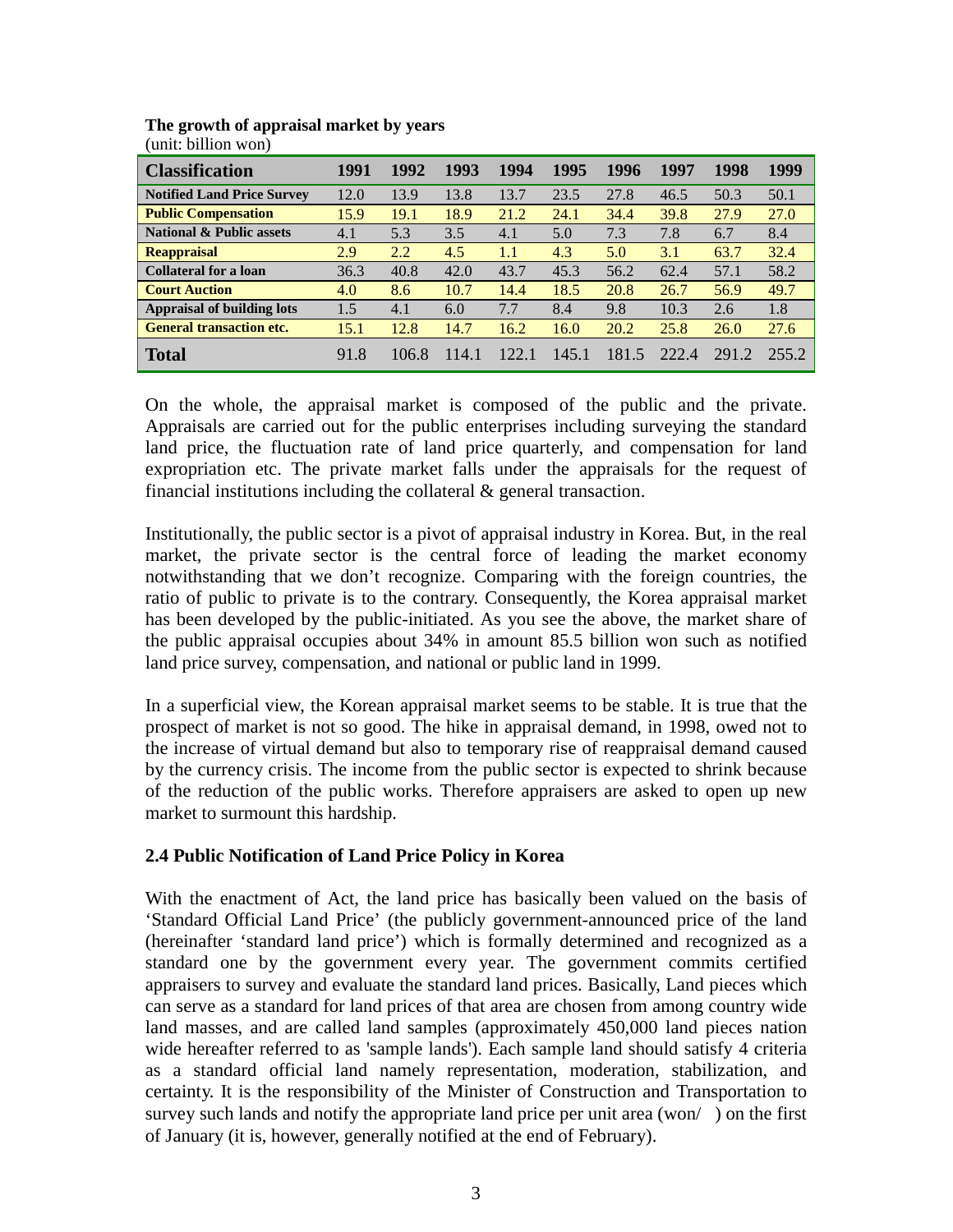The Minister of Construction and Transportation asks more than two evaluation agents (appraisers) to survey and evaluate the sample lands. Evaluation agents choose the sample land and survey the characteristics of that land and its price level. These agents survey and propose an appropriate price for the sample land. Upon review of the opinions of the relevant city, district or county, the price is finalized. The land prices are notified in the official news letter once the prices are fixed upon review by "the Central Committee of Land Evaluation' over the evaluated prices.

The standard official lands prices have wide application with appropriate. Whenever land is evaluated, the official price of sample lands should be applied (the article 9 of the Act). When calculating the price of a piece of land, for the purpose of administration, the standard land price should be applied (the article 10 of the Act).

## **Application of Standard Official Land Price**

- Purchase of public land and compensation for land expropriation and use.
- Purchase or sales of Government or public association owned masses.
- Compensation for the land requisition according to the Requisition Act.
- Supply or leasing of industrial, residential, or sightseeing land formed according to the "Urban Planning Act" or other related acts or regulations.
- Sales or Exchange Application of re-plotting of an area of land secured by authorities to compensate development outlay for the purposes of land readjustment plan, urban redevelopment plan or re-plotting plan.
- Management, purchase, sell-out, auction, reevaluation of land masses.

This policy successfully contributed to stabilize the land price for the administrative purpose. In the viewpoint of appraisal, it becomes the target of criticism for preventing from developing appraisal techniques. As for currency crisis, this stagnancy became one reason not to cope effectively with the change in market's circumstances.

# **3. THE ENVIRONMENTAL CHANGES OF APPRAISAL MARKET**

# **3.1 Foreigners Rushing to Korean Real Estate Market**

With opening real estate market to foreigners and currency crisis, the foreign real estate companies have made inroads into Korean real estate market and secure the strategic foothold. They have already gone into operation as multinational corporations having ample funds and the worldwide information network system. Armed with deep pockets, they are rushing to purchase local real properties put up for sale at cheap prices by businesses suffering a severe cash crunch. Their entry into Korea real estate market will be accelerated. What is serious, most of them are appraisal-based companies. In addition, It has become known that other foreign real estate companies have an intention of moving forward into Korean real estate market. These foreign companies are the global provider delivering comprehensive consulting, transaction, financial and investment management services.

Besides, there is a sudden shift in the market changing from a seller's to a buyer's market. Strengthening the competitiveness of appraisal services against those of foreign companies, it is the key to satisfy the client's needs and meet what they want.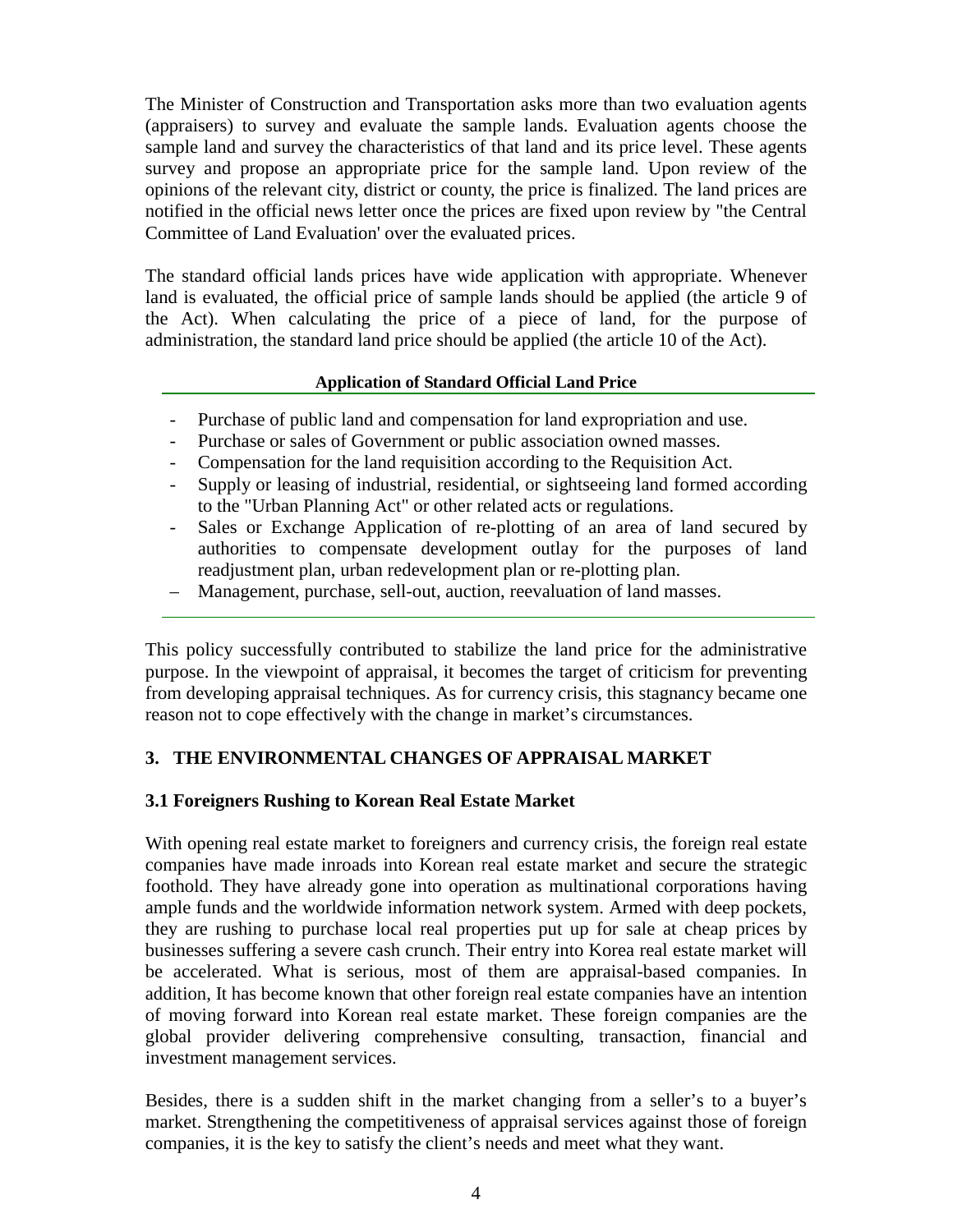**The states of the advanced of foreign real estate companies into Korea**

(by 2000 end)

| <b>Categories</b>                                         | Foreign real estate companies into Korea                                                                                                                                                              |                                                                                                                                            |  |  |  |
|-----------------------------------------------------------|-------------------------------------------------------------------------------------------------------------------------------------------------------------------------------------------------------|--------------------------------------------------------------------------------------------------------------------------------------------|--|--|--|
| Brokerage &<br>Franchise                                  | ERA Korea (U.S.A)                                                                                                                                                                                     | Century21 Korea (U.S.A)                                                                                                                    |  |  |  |
| $\&$<br>Investment<br>Advisor                             | Morgan Stanley Dean Witter(U.S.A)<br>Lone Star $(U.S.A)$<br>Goldman Sachs (U.S.A)<br>Deutsch Bank (Germany)<br>Lehman Brothers (U.S.A)<br>Lend Lease Korea (Australia)                                | Kearny Buck Company Korea<br>Hudson/Lone Star Advisors Korea<br>Archon Korea<br>Aegis Kora<br>Kamco LB investor<br><b>Bovis Lend Lease</b> |  |  |  |
| Investment                                                | GE Capital (U.S.A)<br>Merrill Lynch (U.S.A)<br>JP Morgan Securities (U.S.A)                                                                                                                           | GIC group (Singapore)<br>Rodamco (Netherlands)                                                                                             |  |  |  |
| Consulting<br>Development $\&$<br>Valuation<br>Management | Jones-Lang Lasslle (U.K & U.S.A)<br>Arthur Anderson Korea (U.S.A)<br>Cushman & Wakefield (U.S.A)<br>CB Richard Ellis (U.S.A)<br><b>TOTAL Companies (U.S.A)</b><br>Colliers Jardin Korea (U.K & U.S.A) | Nomura Research Institute (Japan)<br>Contiko (France)<br>Vigers Korea (Hong Kong)<br>Brooke Hillers Parker Korea (Hong Kong)               |  |  |  |

## **3.2 Deregulation Policy of Real Estate & Appraisal Market**

Since the currency crisis, regulations concerning real estate transactions are widely being relaxed and even completely abolished. The government intends to attract more foreign capital into the real estate market to fundamentally by opening the real estate market to foreign investors and abolishing regulations that discriminate against them. The virtual actions are taken for the purpose of boosting real estate market.

As for appraisal market, deregulation measures such as the abolition of taking up two jobs, brokerage business and appraisal business, at the same time, the abolition of compulsory affiliation to Korean Association of Property Appraisers (KAPA), and permitting plural associations of appraisers. This chain of deregulation measures is intended to intensify self-regulating of appraisal bodies.

In addition, the government relaxed restrictions on business that were classified by scales and increased the number of successful applicants for the purpose of activating market competitions. These steps were taken to go into business more easily inducing the principle of competition.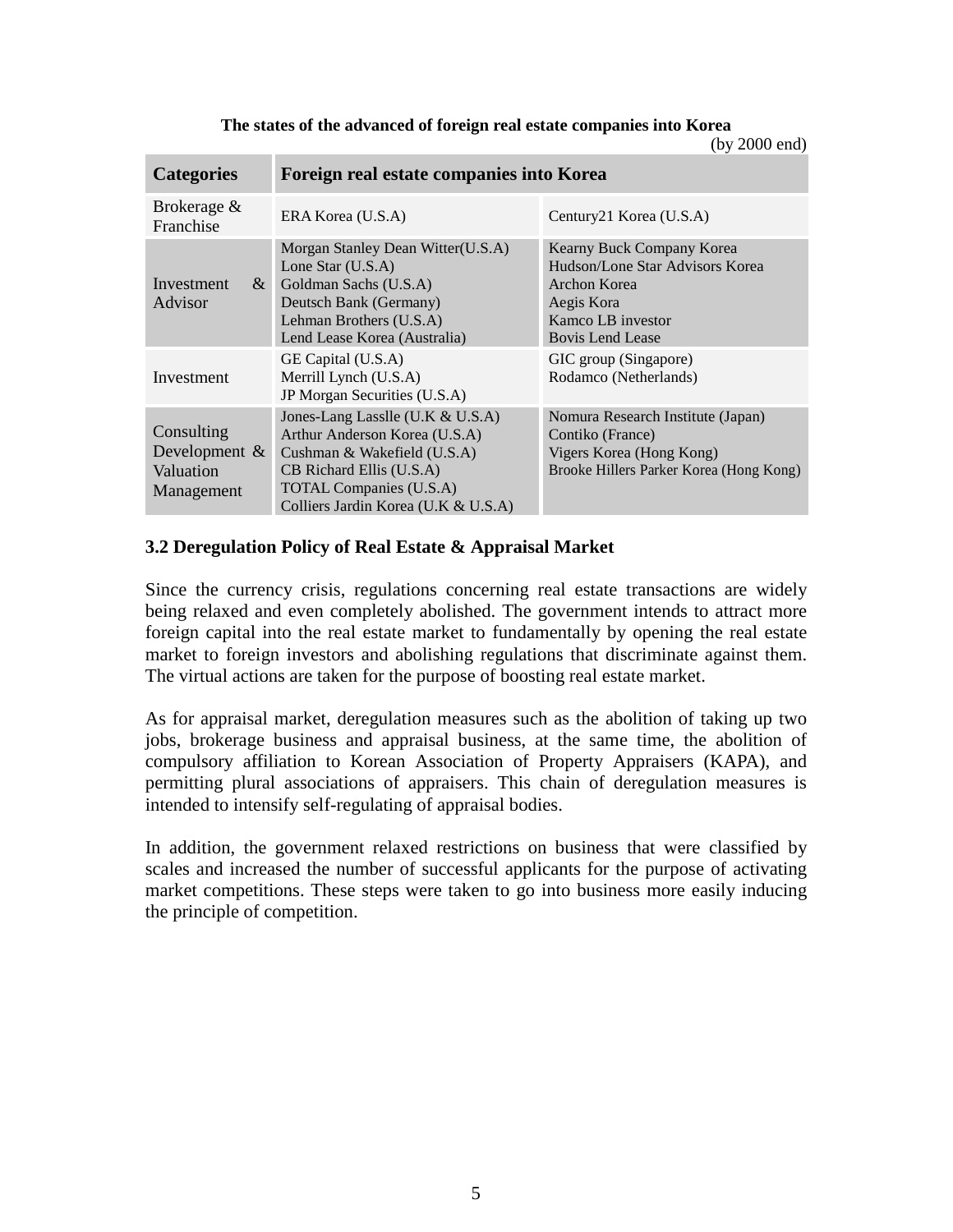## **Comparison of Measure to Boost the Real Estate Market Before and After the Currency Crisis**

|                        | <b>BEFORE THE CURRENCY CRISIS (80-97)</b>                                                                                                                                               | <b>AFTER THE CURRENCY CRISIS (98-99)</b>                                                                                                                                                                                                                                                                                                                                                                        |
|------------------------|-----------------------------------------------------------------------------------------------------------------------------------------------------------------------------------------|-----------------------------------------------------------------------------------------------------------------------------------------------------------------------------------------------------------------------------------------------------------------------------------------------------------------------------------------------------------------------------------------------------------------|
| <b>Background</b>      | Recession of the real estate market due to<br>tough measure by the government to restrain<br>speculation                                                                                | Sharp decrease in real estate prices and recession<br>of the market due to the recession of the real<br>estate economy                                                                                                                                                                                                                                                                                          |
| <b>Focus of Policy</b> | To boost only the real estate market<br>Revised the recessed market due to tough<br>anti-speculation policy                                                                             | To boost both the real estate market and the real<br>economy<br>boost the market : Revitalization of<br>To<br>construction and housing market<br>To attract foreign capital : Opening the market to<br>foreigners                                                                                                                                                                                               |
| <b>Measures</b>        | Tax reduction, deregulation                                                                                                                                                             | Tax reduction, deregulation, financial support,<br>introduction of mortgage loans                                                                                                                                                                                                                                                                                                                               |
| <b>Contents</b>        | • Tax reduction : Reduction of capital gains<br>tax, registration and acquisition tax<br>• Deregulation : Relaxation of the regulation<br>on construction and new apartment sales price | • Tax reduction : Reduction of capital gains tax,<br>registration and acquisition tax<br>• Deregulation : Abolition of transaction<br>permission, public ownership concept of land,<br>regulation on new apartment sales prices<br>• Public financial support : Support households'<br>house purchases and company's real estate<br>purchases<br>• Securitization of real estate: Introduction of<br><b>MBS</b> |

## **3.3 Securitization of Real Estate**

When the crisis hit home, the land prices were sharply plunged, the financial institutions placed more weight on the intrinsic value of an asset than its nominal value. In addition, foreign investors utilize cash-flow income stream as a means of assessing real estate values. Traditionally in Korea, real estate prices have been determined based on the prices of neighboring estates and development cost. On the other hand, foreigners determine the price of real estate according to the present value of the future income stream it will generate. When 'Discounted Cash Flow' method is applied, the current prices of many estates are hardly justifiable.

Recently, asset securitization began to see active use as a means to facilitate the selling off of banks' non-performing assets and to stimulate the restructuring of companies. Asset securitization converts various assets either tangible or intangible into cash flow through Asset-Backed Securities (ABS) issued based on those assets. With the introduction of ABS, companies and financial institutions are expected to accelerate restructuring, improve their capital structures.

After all, since the IMF bailout, the Korean market is experiencing in its new concept of real estate. Breaking the traditional concept that real estate is something to hold on to, Koreans are beginning to think of it as something to use. Asset securitization will accelerate this change. When asset evaluation is applied to real estate, which is necessary to issue ABS, it causes real estate prices to form at a more reasonable level and bubbles in current prices are removed.

Also the government plans to introduce real estate investment trusts (REITs) by the middle of 2001 in order to boost the sagging real estate market. Through REITs, many small investors will be able to indirectly invest in real estate, thereby expanding the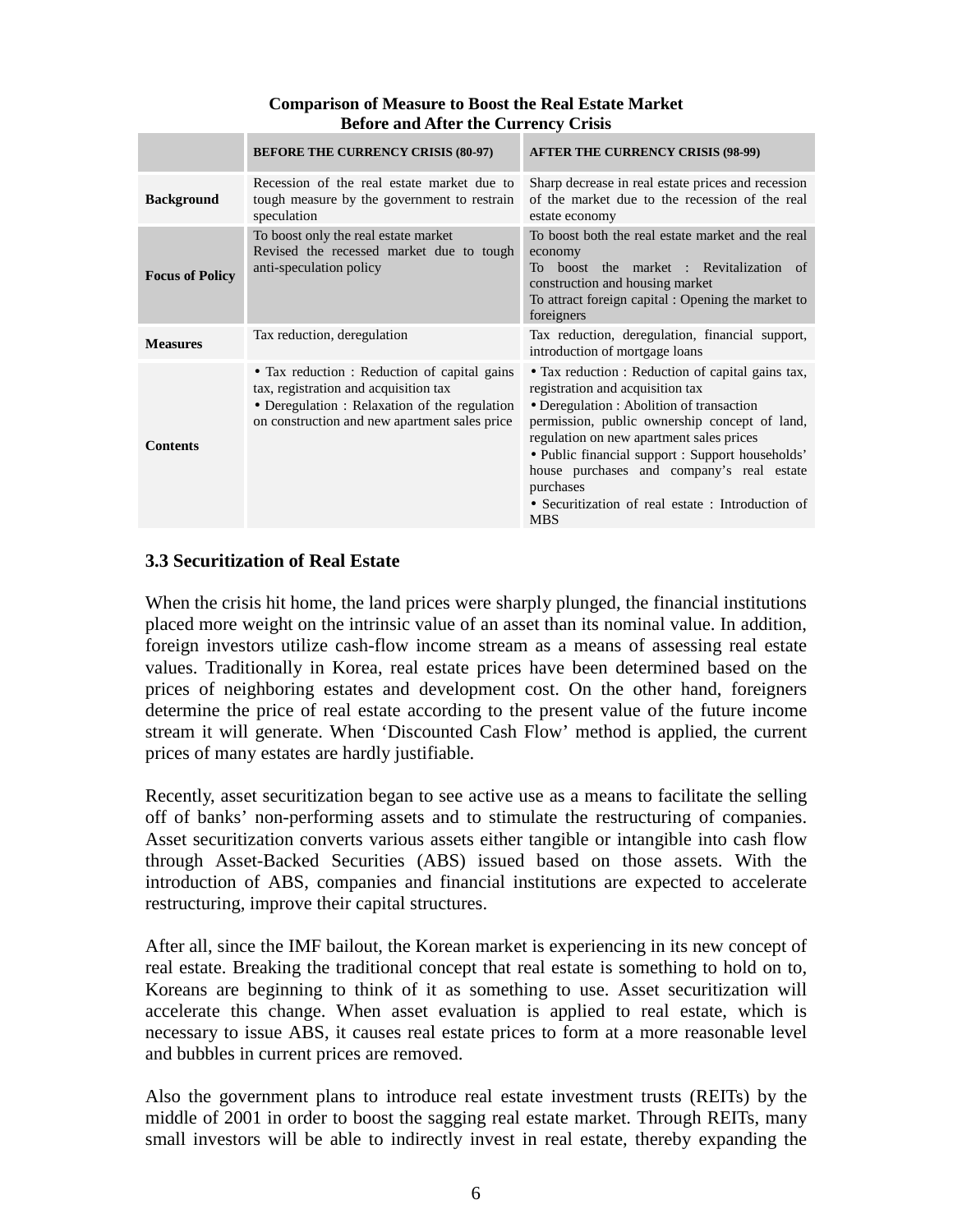huge potential demand for the real estate market. Foreign real estate companies that have already launched into the domestic market are also making haste with their own activities to enter the domestic REITs market. Foreign investment companies that have previously gained high profits through bad debt purchase in Korea are expected to raise the return of investment in REITs based on their advanced know-how, once REITs with high safety is introduced in the market. Having REITs be taken root in Korean real estate market without a hitch, it is necessary that the real estate value should be assessed on the basis of income it will generate. The income capitalization method will be the most likely acceptable method to estimate the values of properties.

# **4. THE SUGGESTIONS FOR DEVELOPMENT**

*The problems awaiting solutions are to hold a dominant position through developing the advanced appraisal method and to open up a new appraisal market.*

# **4.1 The Network of Appraisal Information System**

The  $21<sup>st</sup>$  century is expected to be the age of digital economy based on developing the internet and information technology. We should establish the network of appraisal information system. For the first step, we should systematically collect and share appraisal precedents scattered all over appraisal market. The next, we should secure diverse and ample macro- and micro-economic market data relating to appraisal. However, with the absence of enforcement in current appraisal standard, there may be the discrepancies of opinions among appraisers. By building up the network, It will minimize the disagreement of them. Indeed, the more appraisal corporations access to the network, the more likely it is to become the de facto standard, spawning an add-on industry of its own. It is the network effect at work. The more appraisers, companies and web sites that are linked together, the greater the benefit to each of the participants.

In addition, appraisers should need to become more international in focus. The globalization of real estate will require a greater consistency in appraisal report formats as well as professional standards and standards for Electronic Data Interface (EDI). There is a push for harmonization of professional standards and code of ethics. The reduction in trade borders results in international accreditation and a move towards truly international appraisal institutes.

With the advances in accessing the network, the transformation of information is not difficult. It is encouraging appraisers to concentrate on the analysis and relatively of the information and its application to the assignment at hand. As a result, appraisers are expanding their business to include many other service sectors typically represented by other professionals containing appraisal and valuation services. Therefore Korean appraisal corporations ought to develop formal international networks to remain competitive against the gigantic accounting firms, particularly to retain their national and international clients. Actually, most appraisal companies run their web-sties with excellent contents and configurations. But each is not a network system but a mere method of publicity activities.

As for Korea, the Korean Appraisal Board has established and started operating KREIC (Korea Real Estate Information Center) as from March 15, 1999, as one of the 100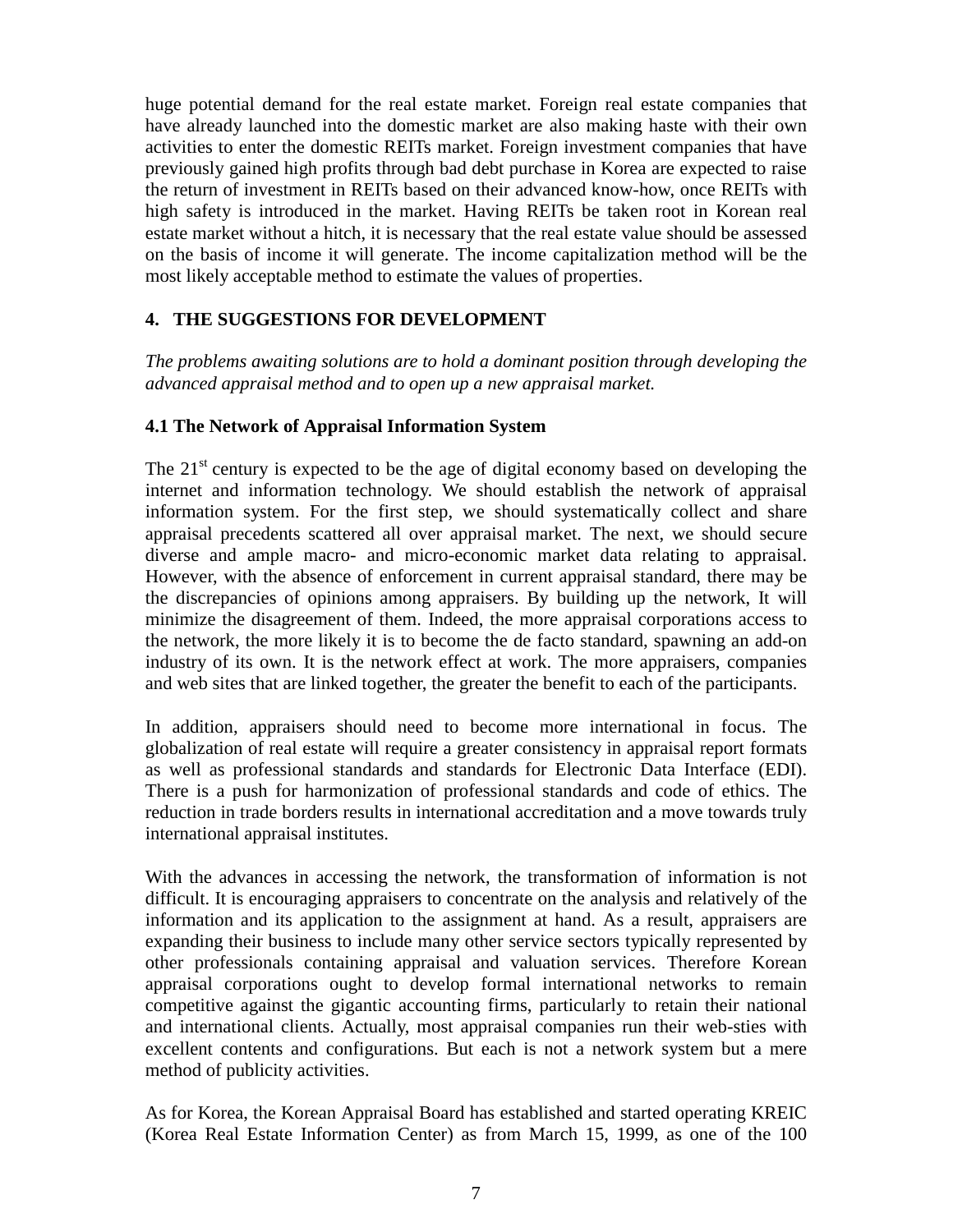agenda, under the supervision of the Ministry of Construction and Transportation. KREIC provides transparent and reliable real estate information of the international level through Internet as well as consultations to the foreign investors in more convenient and prompt fashion. But KREIC is now the level of information system. As you recognize, building up and driving network system is not so easy for the private corporations. Thus, it is desirable to be driven as a public enterprise under the supervision of the government. KREIC may be the alternate institute as an agency. To amplify the effectiveness, each web-site should be integrated and operated jointly. Appraisers can exchange their experience and expand their business scopes all over the world through KREIC.

## **4.2 Develop the Advanced Appraisal Method**

Korean Appraisal market is not so small but its system is not enough to effectively cope with diverse needs of investors. We have to integrate the trifling small-scale appraisal corporations into several major companies to regain competitive power. The next, we should pile up the income/cost data of properties to draw yield rate of them. DCF is widely used for valuation estimate. DCF is a simple technique, yet as with the old computer acronym, 'GIGO' (garbage in garbage out)' the quality of the value number depends on the quality of the inputs.

On the other hand, we try to search for measuring intellectual capital such as intangible assets. Present valuation techniques are not appropriate for valuing intellectual and intangible assets because their frameworks do not explicitly recognize potential value of intangible assets. The appraisal demands for them are likely to soaring up relating to recent M&A. The most important factor for appraisal becomes the productivity of properties they will generate. We should find out the best way to draw the productivity of properties from the market data.

# **4.3 Exploring the New Ground**

As the economy has matured, there have been growing calls for more effective land use, and the trend toward the bifurcation of land prices as based on profitability and convenience has become apparent.

Thanks to recent trends and new systems involving real estate, important new business opportunities have been created. The emphasis on effective use and income value, and the securitization of real estate will call into question the appraisal process and the reliability of the appraisal, as well as the appraisal result. This is the time for appraisers of ability and skill to demonstrate their worth.

Promoting the disposal of non-performing loans and liquidation real estate is an urgent matter for the normalization of financing and the economic recovery of the nation. While making the most of "due diligence" for that purpose, it has become necessary to effectively use sites that is unused or under-utilized and diversify the financial of real estate that supports these measures, above all securitizing real estate. It is necessary to establish a financing framework to support the liquidation of real estate. Fortunately, the institutional framework and procedures for this are gradually taking shape. There is a so-called niche market of real estate that we are to preoccupy.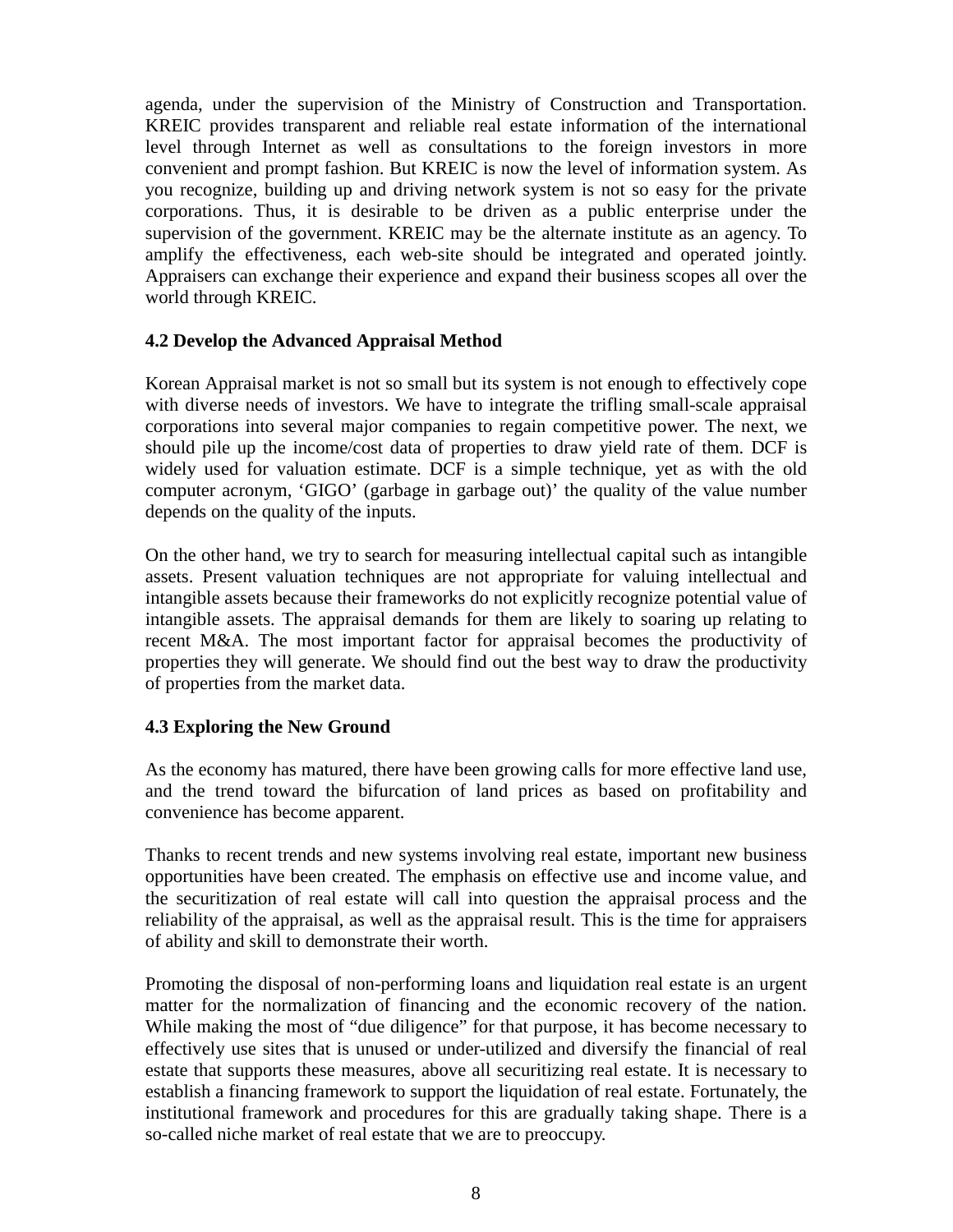## **4.4 Follow Up the International Standards**

It needs to introduce the practical business guidance book such as USPAP(Uniform Standards for Professional Appraisal Practice) in U.S.A which includes "Code of Conduction" for appraisers to keep. Korea has only regulations generally defining the principles of appraisal by the construction  $\&$  transportation ministry ordinance having no virtual effectiveness because there is little room to apply concretely.

For the lack of concrete guidance book with compulsory ethics, they have always probabilities to happen discrepancies of results about the same subject chiefly relying on individual interpretation that may lead an error in judgment. It is needless to say that this may be the main cause deteriorating the credibility of the appraisal result.

We should make guidance book standard to the exclusion of arbitrary decision. If the appraisers violate them, the guidance book should be raised to the status of "the Principle of Appraisal" to secure the power of execution. In the long term, they can be convertible to self-regulating. The contents will include detailed ethic codes, applications, essential requirements to report, and etc.

It is very desirable that MOCT, KAB & KAPA has collaborated in revision of the current principle of appraisal to reflect the advanced standards such as International Valuation Standards (IVS) and International Accounting Standards (IAS). There is a sign of movement that appraisers voluntarily voiced up the necessity of "ethic codes" having a virtual effectiveness to improve the quality of appraisal results. It may cause clients including foreigner investors to have a confidence on the appraisal reports.

# **5. CONCLUSION**

The real estate appraisal system in Korea was started with the establishment of Korea Appraisal Board in 1969. In the 32 years since, appraisers have fulfilled important obligations related to appraisal in the national economy and the daily lives of individuals. These include public appraisals (the standard official land value, the fluctuation of land price surveys, tax appraisals, and appraisals of land purchased for public use), appraisals for court disputes including auctions, appraisals of corporate assets, reappraisal, appraisal for collateral, and appraisal for general transaction.

In view of the large share of Korean assets accounted for by real estate, appraisers will continue to play an important role in the future. Nonetheless, the number of properties appraised in recent years has been declining. We do not know whether economic recovery will generate a recovery in our volume of work, or whether the volume of work is declining for structural reasons. Despite the ambiguous situation, we can not help trying to improve appraisal methods in the midst of on-going globalization. In view of the importance of appraisals for the public benefit, certificates of superior quality in terms of form and substance will be required.

On the other hand, when the market value based valuation of real estate in line with International Accounting Standards is introduced, the form and content of appraisal certificates will be rigorously examined to determine whether they are in conformity with international valuation standards and whether they will withstand international